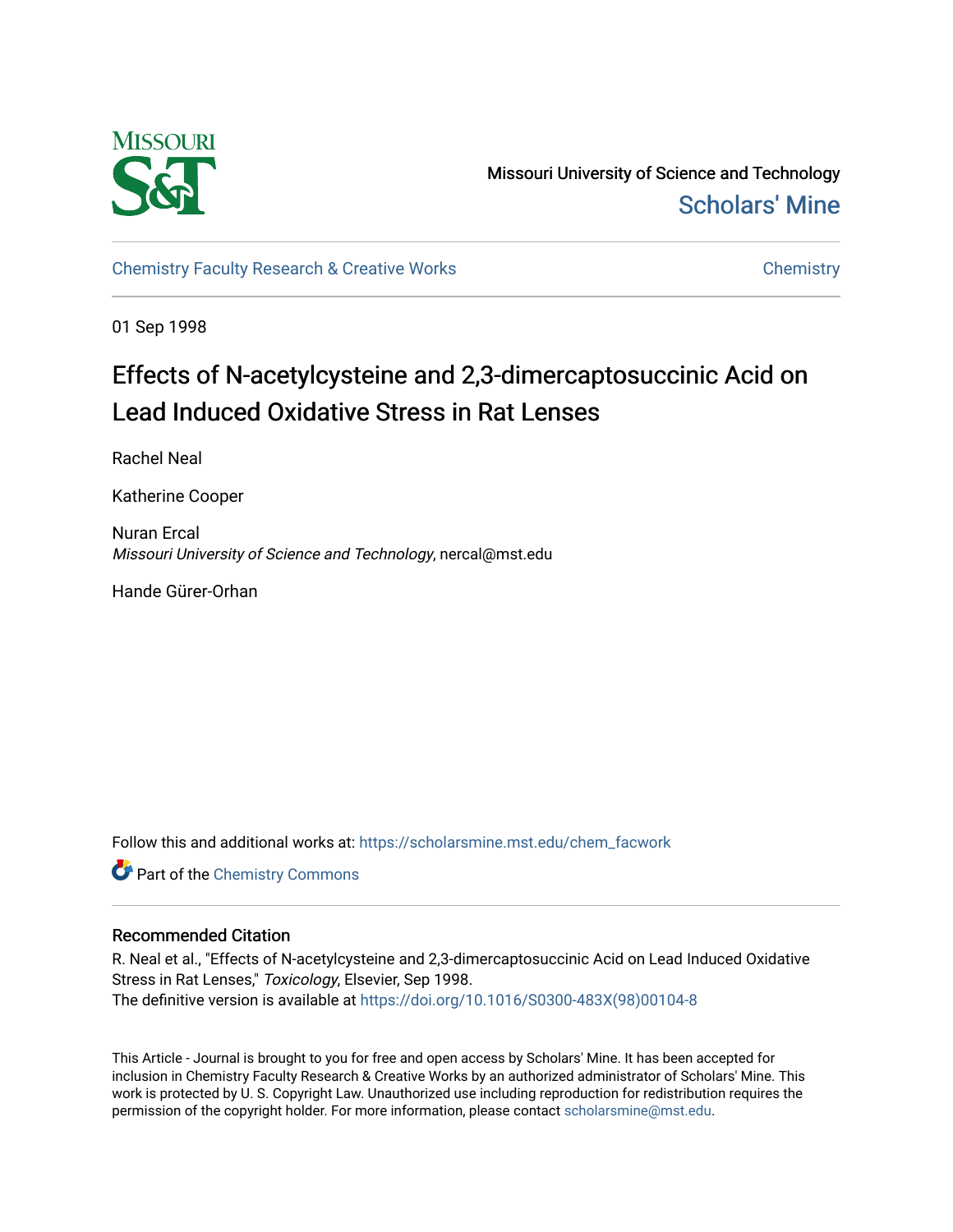

Toxicology 130 (1998) 167-174

# ruil <mark>Toxicology</mark>

### Effects of  $N$ -acetylcysteine and 2,3-dimercaptosuccinic acid on lead induced oxidative stress in rat lenses

Rachel Neal, Katherine Cooper, Hande Gurer, Nuran Ercal \*

Department of Chemistry, Uniuersity of Missouri-Rolla, Rolla, MO 65409-0010, USA

Received ll June 1998; accepted 12 August 1998

#### Abstract

Lead (Pb) is known to disrupt the pro-oxidant/anti-oxidant balance of tissues which leads to biochemical and physiological dysfunction. The present study investigated the effects of exposure on the redox status of the lenses of Fisher 344 rats and examined whether antioxidant or chelator administration reversed these changes. Animals were given 5 weeks of 2000 ppm Pb exposure followed by I week of either antioxidant, chelator or distilled water administration. Glutathione (GSH) and cysteine (CYS) levels decreased in the Pb-exposed group. N-acetylcysteine or 2,3-dimercaptopsuccinie acid (Succimer) supplementation following Pb intoxication resulted in increases in the GSH and CYS levels. Protein bound glutathione (PSSG) and cysteine (PSSC) increased following Pb exposure. In the Succimer-treated animals, the PSSG decreased significantly. The glutathione disulfide (GSSG) levels remained unchanged. Malondialdehyde (MDA) levels, a major lipid peroxidation byproduct, increased following Pb exposure and decreased following Succimer treatment. Our results suggest that antioxidant supplementation, as well as chelation, following Pb exposure may enhance the reductive status of lenses. @ 1998 Elsevier Science Ireland Ltd. All rights reserved.

Keywords: Lens; Lead poisoning; NAC; Succimer; Glutathione; Protein bound sulfhydryls

#### 1. Introduction

Lead (Pb) poisoning negatively impacts various body systerns, particularly the hematopoetic, central nervous, and lenticular systems (Grubb et al., 1986; Peters et al., 1994; Ercal et al., 1996b). Pb impairs the lenticular system through photoreceptor cell degeneration, rod cell functional alterations, and possibly inhibition of the retinal  $Na<sup>+</sup> - K<sup>+</sup>$  ATPase following postnatal Pb exposure (Fox and Rubenstein, 1989; Fox et al., 1991;

0300-483X/98/S - see front matter @ 1998 Elsevier Science Ireland Ltd. All rights reserved. PII: S0300-483X(98)00 I 04-8

<sup>\*</sup> Corresponding author. Tel:  $+1-573-3416950$ ; fax:  $+1-$ 57 3 -3416033; e-mail: nercal@umr.edu.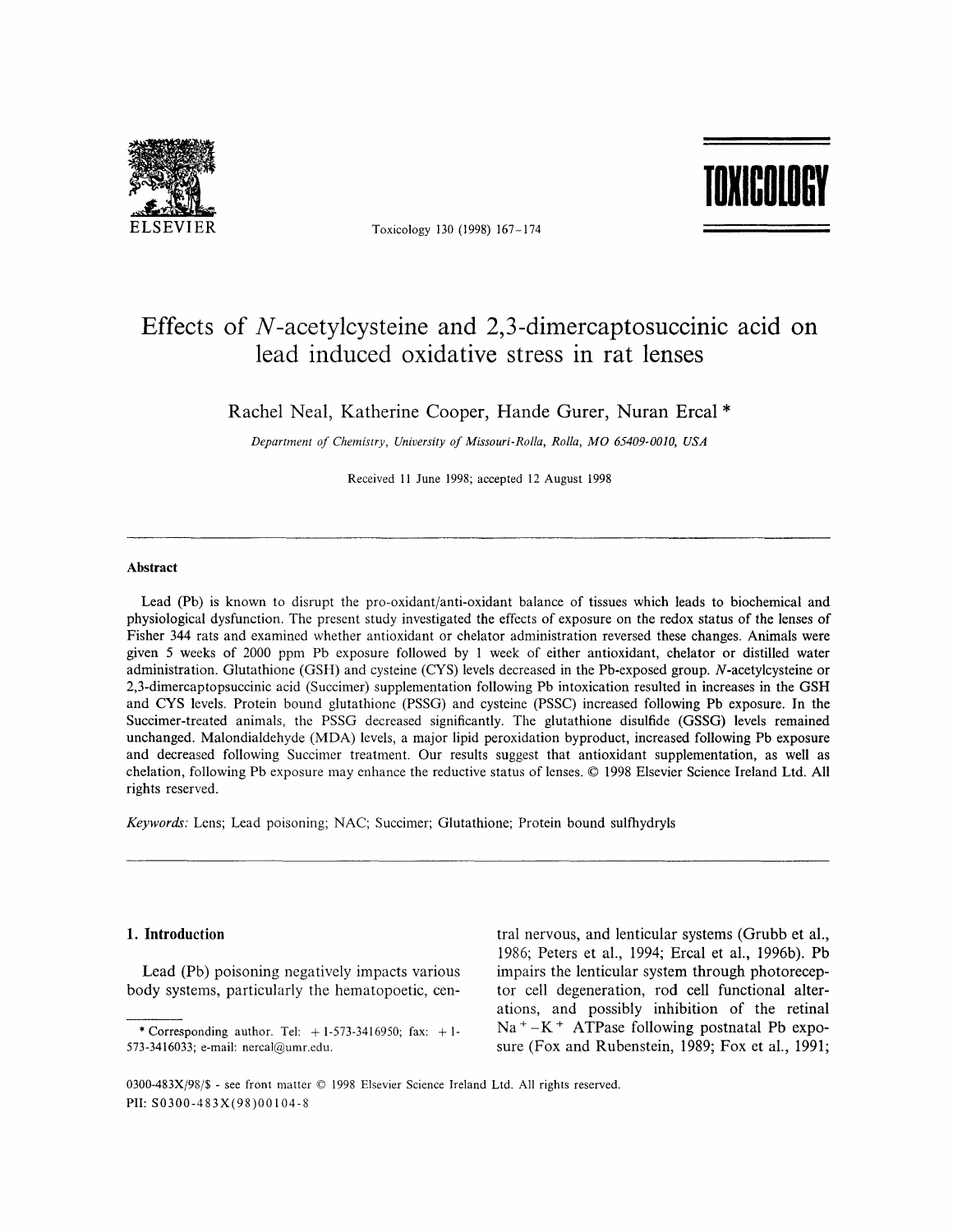Fox and Katz, 1992). Pb poisoning has also been proven to decrease the glutathione (GSH), glutathione-S-transferase (GST) and essential trace metals in rat lenses (Dwivedi, 1996).

The changes in GSH levels, as well as antioxidant enzyme activities implicate oxidative stress in the toxicity of Pb. Disruption of the reducing status of tissues leads to the formation of reactive oxygen species (ROS) which damage essential biomolecules such as proteins, lipids and DNA (Halliwell and Gutteridge, 1990; Stohs and Bagchi, 1995). Previous studies have demonstrated that, following an oxidative insult, disulfide bonding between lens proteins and cellular thiols such as GSH and cysteine (CYS) occurs prior to cataract formation (Lou et a1., 1990). In addition, lipid peroxidation has been shown to be closely associated with protein S-thiolation following cataractogenesis (Geller et al., 1990). Therefore, the effect of Pb exposure on protein disulfide bonding and lipid peroxidation should be investigated to determine the extent of lenticular oxidative modification.

Our lab has previously proposed thiol supplementation to restore tissue redox status following Pb exposure (Ercal et al., 1996a). N-acetyl cysteine (NAC), the treatment of choice for paracetamol poisoning, is rapidly deacetylated to cysteine and thus may increase GSH levels by providing the substrate for the rate limiting step in GSH synthesis (Corcoran et al., 1985). NAC may also directly scavenge free radicals through its free sufhydryl group (Aruoma et al., 1989). Thus, NAC administration may possibly modify the lenticular redox status.

Currently, chelation is the treatment of choice in Pb poisoning. 2,3-dimercaptosuccinic acid (Succimer), a dithiol-containing metal chelator, was the first orally administered chelator approved by the FDA for treatment of childhood Pb poisoning (Mann and Tavers, 1991). It has been used in China and Russia since the 1950s, and was classified by the FDA as an 'investigational new drug' in 1989. Succimer may be used to reduce blood and tissue Pb levels, thus removing the pro-oxidizing agent which leads to alterations in the lens reductive status.

While the molecular mechanism of Pb toxicity is currently being investigated, relatively little attention has been given to inhibiting the effects of Pb poisoning on the reductive status of the lenticular system. This study was designed to test the hypothesis that the decreased GSH observed in lens during Pb poisoning may be reversed by administration of a thiol-containing antioxidant or by chelation. In addition CYS, glutathione disulfide (GSSG), protein bound GSH and CYS (PSSG and PSSC), as well as malondialdehye (MDA), were measured to further quantify the oxidative status of the lenses.

#### 2. Materials and methods

The  $N-(1-pyrenyl)$ -maleimide,  $1,1,3,3$  tetramethoxypropane, and 2-vinyl pyridine were purchased from Aldrich (Milwaukee, WI, USA). All other chemicals were obtained from Sigma (St. Louis, MO, USA).

All experiments were performed with 20 adult male Fisher 344 rats weighing  $\approx 100-150$  g each. The animals, randomized into four groups, were housed in stainless steel cages, in a temperature-controlled room (25"C) with a 12 h light:dark cycle. They were allowed distilled water and standard Purina rat chow ad libitum. The control group received distilled water for 6 weeks and the Pb group received 2000 ppm Pb acetate in distilled water for 5 weeks followed by I week of distilled water. The remaining animals were randomized into two groups, each of which received 2000 ppm of Pb for 5 weeks. During the sixth week, the NAC group received 800 mg/kg per day of NAC in distilled water, and the Succimer group received 90 mg/kg per day of Succimer in distilled water. Following week 6, the animals were anesthetized with metofane and blood samples were collected with Pb-free needles via intracardiac puncture. The animals were sacrificed and the lenses were collected. The samples were maintained at  $-70^{\circ}$ C until assayed.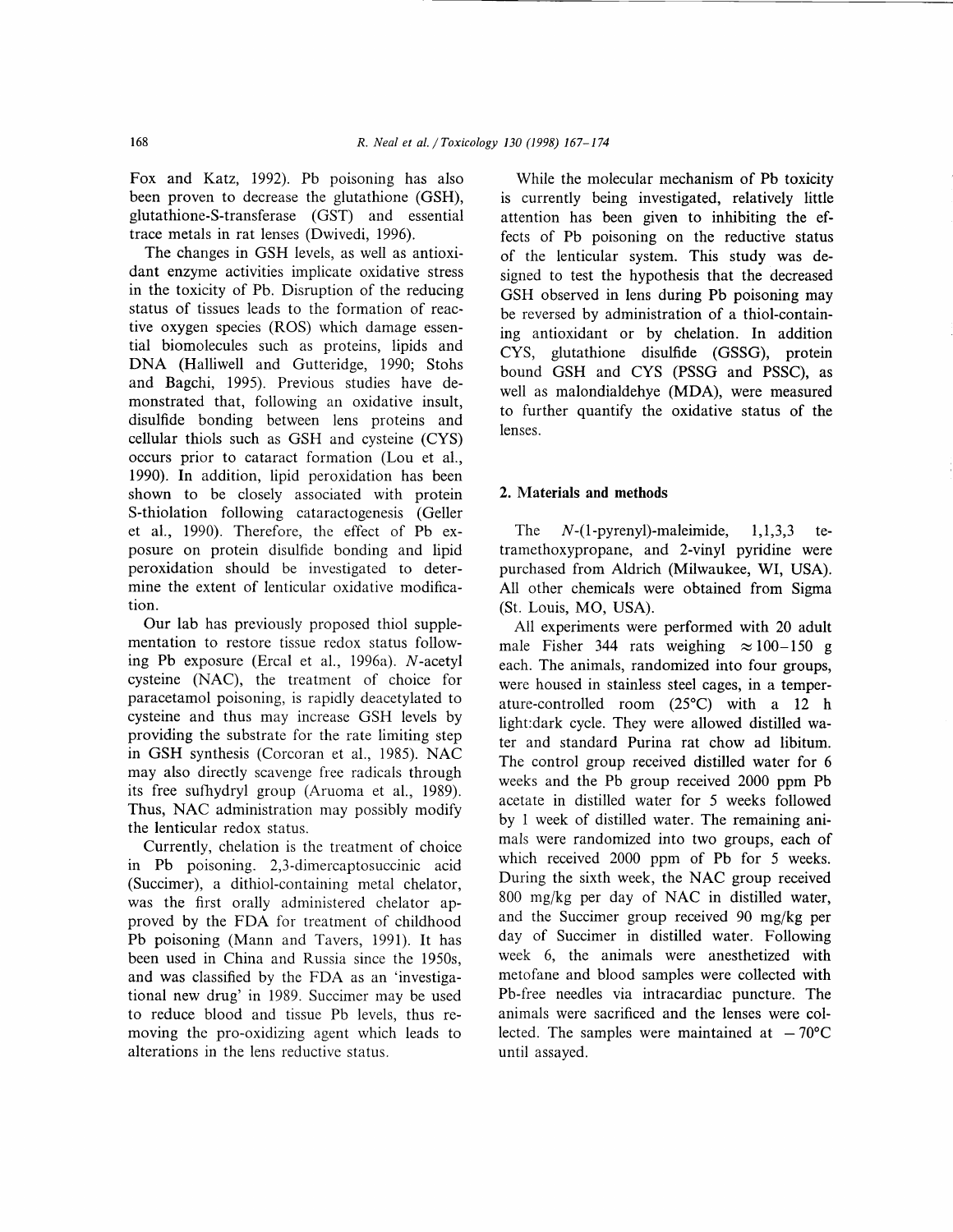#### 2.1. Blood and lens Pb determination

Blood and lens Pb levels were determined by graphite furnace atomic absorption spectroscopy in the CDC certified Analytical Laboratory of the Springfield Public Health Department

#### 2.2. Glutathione and cvsteine determinations bv HPLC

A new method of GSH determination was developed in this laboratory to analyze  $\gamma$ -glutamyl cycle intermediates (Winters et al., 1995). Each lens was placed in I ml of serine-borate buffer (100 mM Tris-HCl, l0 mM borate, 5 mM serine, 1 mM diethylenetriaminepentacetic acid, pH 7.0). The tissue was homogenized on ice for 3 min with 5 s intervals of homogenization and rest, and derivatized with N-(l-pyrenyl)-maleimide (NPM). This compound reacts with free sulfhydryl groups to form fluorescent derivatives. After appropriate dilution,  $250 \mu l$  a sample was added to NPM (750)  $\mu$ l, 1 mM in acetonitrile). The resulting solution was mixed and incubated at room temperature for 5 min. To stop the reaction 3 µl 2M HCl were added . After filtration through a  $0.2 \mu$ m acrodisc, the derivatized sample was injected onto a  $3 \mu m$  $C_{18}$  column in a reverse phase HPLC system. CYS has been determined with GSH since it also forms fluorescent NPM derivatives.

#### 2.3. Glutathione disulfide determination bv HPLC

The determination of GSSG was accomplished by adding 44 pl of water to 40 pl of an appropriate dilution of the homogenate. To the sample mixture, 16  $\mu$ l of 6.25% 2-vinylpyridine in absolute ethanol were added, and the mixture was allowed to incubate at room temperature for 60 min, after which time 95  $\mu$ l of a 2 mg/ml solution of NADPH and 5  $\mu$ l of a 2 units/ml solution of glutathione reductase were added. The solution was subsequently mixed and an aliquot of 100  $\mu$ l was immediately withdrawn. To this aliquot, 150  $\mu$ l of HPLC grade water and 750  $\mu$ l of 1.0 mM NPM were immediately added to perform the GSH derivatization, as mentioned above.

#### 2.4. Protein bound glutathione and protein bound cysteine determination

The new GSH method developed in this laboratory was modified as follows to measure PSSG and PSSC. The lens was homogenized in 0.5 ml of serine borate buffer and the proteins were precipitated by addition of an equal amount of ice cold  $10\%$  trichloroacetic acid (TCA). After 5 min on ice, the samples were centrifuged and the protein pellet was washed twice with ice cold TCA. The washed protein pellet was resuspended in 0.5 ml of serine borate buffer. 0.35 ml of this suspension was incubated at  $37^{\circ}$ C for 30 min with 0.145 ml of water and 0.005 ml of 2-mercaptoethanol (14.3 M). Following incubation, the samples were centrifuged and the resulting supernatant was derivatized with NPM (0.1 ml supernatant, 0.15 ml water, 0.75 ml NPM).

#### 2.5. HPLC system

The HPLC system (Shimadzu) comprised a model LC-10A pump, a Rheodyne injection valve with a 20 µl injection filling loop, and a model RF535 fluorescence spectrophotometer operating at an excitation wavelength of 330 nm and an emission wavelength of 375 nm. The HPLC column was  $100 \times 4.6$  mm and packed with 3  $\mu$ m particles of  $C_{18}$  packing material. The mobile phase was 35% water and 65% acetonitrile containing 1 ml/l acetic acid and 1 ml/l  $o$ -phosphoric acid. The NPM derivatives were eluted from the column isocratically at a flow rate of  $0.5$  ml/min. Quantitation of the peaks from the HPLC system was performed with a Chromatopac, model C-R601 (Shimadzu).

#### 2.6. Malondialdehyde determinations by HPLC

To 0.350 ml of lens homogenate, 0.550 ml of  $5\%$  trichloroacetic acid (TCA) and 0.100 ml of 500 ppm butylated hydroxytoluene (BHT) in methanol were added. The sample was then heated in a boiling water bath for 30 min. After cooling on ice, the samples were centrifuged at  $1000 \times g$  for 10 min. The supernatant was mixed l:l with saturated thiobarbituric acid (TBA). The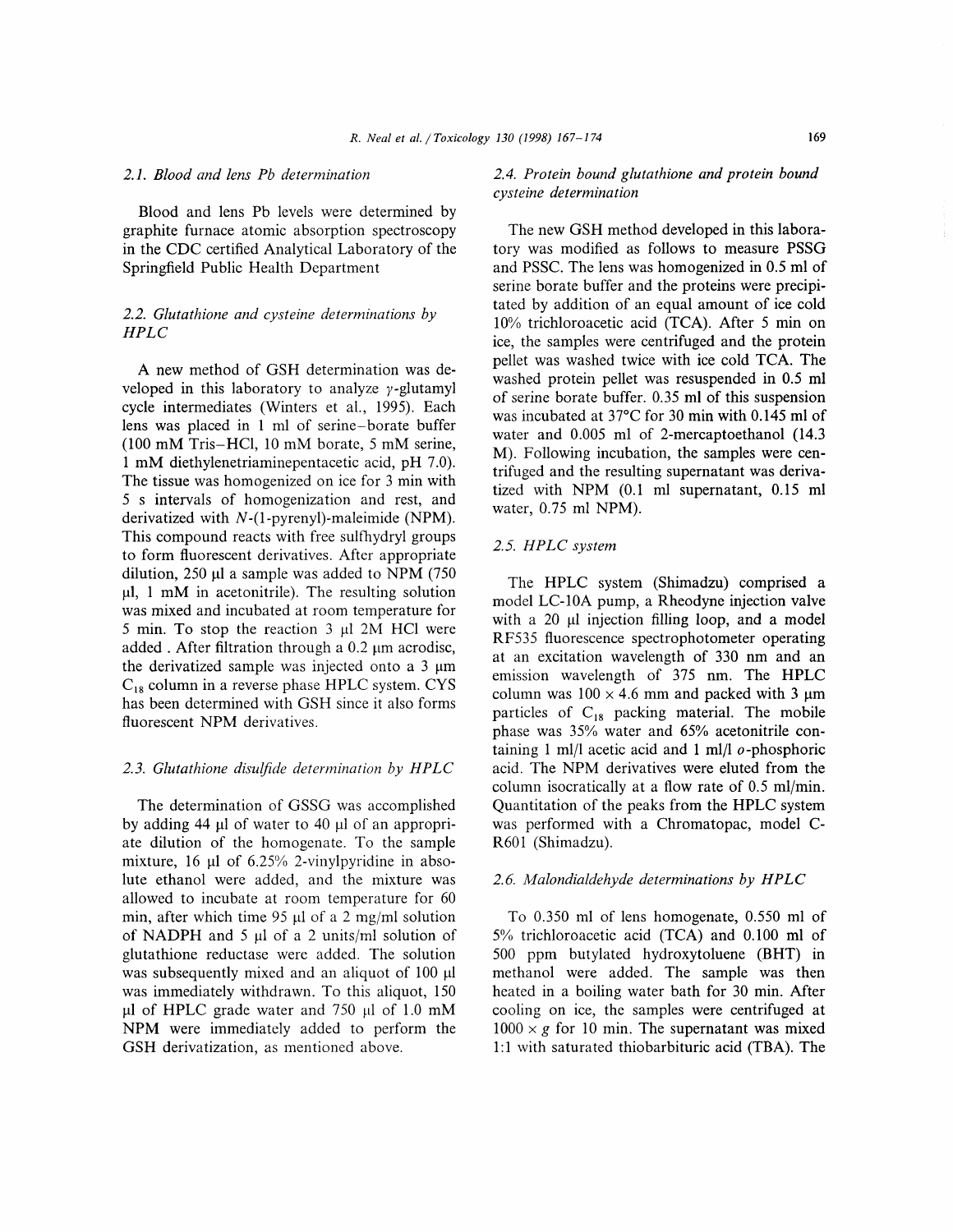sample was once again heated in a boiling water bath for 30 min. After cooling on ice, 0.50 ml of the sample was extracted with  $1.00$  ml of *n*-butanol and centrifuged to facilitate the separation of the two phases (Draper et al., 1993). The resulting organic layer was first filtered through a  $0.45 \mu m$  acrodisc and then injected onto a reverse phase  $250 \times 4.6$  mm 3 µm C<sub>18</sub> column. The mobile phase for this system was composed of 30% acetonitrile and 0.6% tetrahydrofuran in 5 mM phosphate buffer (pH 7.0). The reaction complexes were eluted from the column isocratically at a flow rate of  $0.70$  ml/min.  $1,1,3,3$ -Tetramethoxypropane was used as standard.

#### 2.7. Protein determination

The Bradford method was used to determine the protein content of the tissue samples using concentrated Coomassie Blue (Bio-Rad) and optical density determinations at 595 nm (Bradford, 1976). A standard curve using bovine serum albumin was constructed. The homogenized tissues were subjected to appropriate dilutions before protein was determined.

#### 2.8. Statistical analvsis

Tabulated values represent means  $\pm$  S.D.s of at least four data points. One-way analysis of variance (ANOVA) and the Student-Newman-Keuls multiple comparison test was used to analyze data from experimental and control groups. P values  $< 0.05$  were considered significant.

#### 3. Results

Pb treatment caused an increase in blood Pb levels (Table l). NAC administration caused a significant decrease in blood Pb levels ( $P < 0.05$ ). However, Succimer administration returned the blood Pb levels to near normal.

Pb exposure caused a significant decrease in the GSH and CYS levels of lens in the experimental groups as compared to the control group (Table 2). NAC or Succimer treatment following Pb exposure caused the GSH levels of lens to return to

| Table 1 |  |                                                           |  |  |  |
|---------|--|-----------------------------------------------------------|--|--|--|
|         |  | Effect of NAC or Succimer on blood Pb levels <sup>a</sup> |  |  |  |

|                 | Blood Pb levels     |  |  |
|-----------------|---------------------|--|--|
| Control         | $1.0 + 0.0$         |  |  |
| Ph              | $34.8 + 4.2^b$      |  |  |
| $Pb + NAC$      | $25.3 + 2.9^{b,c}$  |  |  |
| $Pb + Succimer$ | $2.5 + 1.0^{\circ}$ |  |  |

 $N$ -acetylcysteine is abbreviated as NAC; units are  $\mu$ g/dl;  $n=4-6$  Fisher 344 rats per group.

 $b$  P < 0.05 as compared to control.

 $P < 0.05$  as compared to control.

near control levels. Although the CYS levels increased following NAC or Succimer administration, the results were not statistically signiflcant when compared to the control or the Pb-treated groups.

The GSSG levels in all treatment groups were unchanged (Table 3). Pb exposure caused a significant increase in the PSSG and PSSC levels but NAC treatment did not result in any changes in the PSSG or PSSC levels. Succimer administration significantly decreased the PSSG levels while the PSSC levels remained unchanged.

Pb exposure resulted in a significant increase in the MDA levels in the lens (Fig. 1). NAC administration had no beneficial effect. However, a significant decrease in the MDA levels was observed following Succimer administration.

Table 2 Effect of NAC or Succimer on GSH and CYS of Pb-exposed lens"

|                 | GSH                   | CYS                   |  |
|-----------------|-----------------------|-----------------------|--|
| Control         | $9.84 + 0.98^{\circ}$ | $1.04 + 0.03^{\circ}$ |  |
| Ph              | $4.61 + 0.59^{\rm b}$ | $0.69 + 0.16^b$       |  |
| $Pb + NAC$      | $7.40 + 1.50^{\circ}$ | $0.85 + 0.06$         |  |
| $Pb + Succimer$ | $8.29 + 2.66^{\circ}$ | $0.88 + 0.11$         |  |

<sup>a</sup> Glutathione, cysteine, and *N*-acetylcysteine are abbreviated as GSH, CYS, and NAC, respectively; units are nmol/mg protein;  $n=4-6$  Fisher 344 rats per group.

 $b$  P < 0.05 as compared to control.

 $\degree$  P < 0.05 as compared to Pb.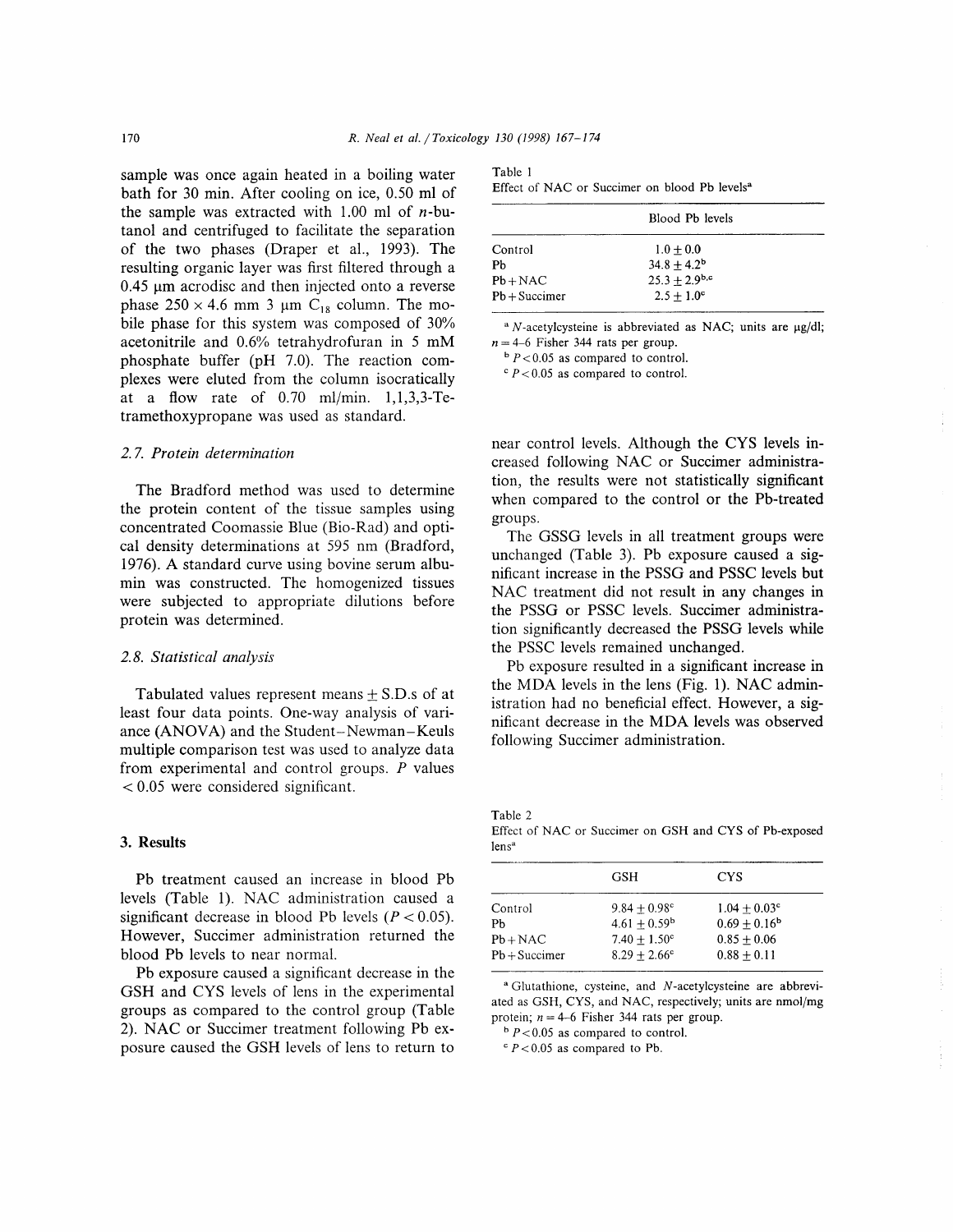Table 3 Effect of NAC or Succimer on GSSG, PSSG, and PSSC levels in Pb-exposed lens<sup>a</sup>

|                                                | GSSG                                                             | PSSG                                                                     | <b>PSSC</b>                                                                         |
|------------------------------------------------|------------------------------------------------------------------|--------------------------------------------------------------------------|-------------------------------------------------------------------------------------|
| Control<br>Pb<br>$Pb + NAC$<br>$Pb + Succimer$ | $2.69 + 0.76$<br>$1.51 + 0.95$<br>$2.46 + 1.14$<br>$1.50 + 0.63$ | $0.02 + 0.16$ <sup>c</sup><br>$0.18 + 0.02^b$<br>$0.20 + 0.06^b$<br>0.08 | $0.28 + 0.16$ <sup>c</sup><br>$0.57 + 0.03^b$<br>$0.89 + 0.44^b$<br>$0.59 + 0.12^b$ |
|                                                |                                                                  | $\pm 0.01^{\rm b,c}$                                                     |                                                                                     |

<sup>a</sup> Gluthathione disulfide, protein bound glutathione, protein bound cysteine, and N-acetylcysteine are abbreviated as GSSG, PSSG, PSSC, and NAC, respectively; units are nmol/ mg protein;  $n=4-6$  Fisher 344 rats per group.

 $b$  P < 0.05 as compared to control.

 $\degree$  P < 0.05 as compared to Pb.

#### 4. Discussion

Pb is a pervasive environmental pollutant whose mechanism of toxicity is currently being investigated. Pb inhibits the heart, brain (Nechay and Saunders, 1978), retinal and possibly the lenticular (Bender, 1994)  $Na^+ - K^+$  ATPase pump activity. In addition, Pb accumulates in the epithelial layer of the lens, possibly through anionic interaction at the plasma membrane (Grubb et al., 1986). Unlike transition metals, Pb does not readily undergo valence changes (Stohs and Bagchi, 1995). In cerebral synaptosomal suspensions, Pb acetate appeared to enhance the pro-oxidant properties of ferrous iron but not to initiate excess generation of ROS in the same system (Bondy and Guo, 1996).



Fig. 1.  ${}^{\alpha}P < 0.05$  as compared to Pb group;  ${}^{\beta}P < 0.05$  as compared to control group; N-acetylcysteine and Succimer are abbreviated as NAC and SUCC.

While Pb may not directly generate ROS, evidence supports an indirect effect on antioxidant systems. Low level Pb exposure has resulted in decreased activity of GST (Dwivedi, 1996). In addition, Dwivedi (1987) has shown that low level Pb exposure decreases the GSH content of the rat lens by  $\approx 50\%$ . In the present study, the GSH levels in the lens were also decreased by 50% along with a 30% decrease in the CYS levels. The decline in GSH levels may be partially due to the observed decline in CYS availability following Pb exposure since CYS incorporation is a rate limiting step in GSH synthesis (Richmann and Meister, 1975). In addition, glutathione synthesis may also be inhibited due to enzyme active site modifications by Pb. However, oxidative conversion of the free sulfhydryl in GSH and CYS to a disulfide must account for part of the free thiol lost during an oxidative stress episode.

In tissues such as liver and brain, GSH is oxidized to GSSG in the presence of ROS resulting in a shift in the redox status of these tissues (Meister, 1981; Kaplowitz et al., 1985). However, previous studies have shown that GSSG does not accumulate in the lens during an oxidative stress episode (Lou and Dickerson, 1992; Willis and Schleich, 1996). Willis and Schleich (1996) proposed a mechanism for PSSG formation from GSSG that provides an alternative pathway for GSSG removal from the non-vascularized lens. Our study confirms that GSSG does not accumulate in the lens since no change in GSSG levels was observed following GSH depletion by Pb exposure.

PSSG and PSSC formation has been proposed as a possible protective mechanism guarding against protein-protein aggregation which occurs following oxidative stress prior to cataractogenesis (Willis and Schleich, 1996).  $H_2O_2$ -treated lenses demonstrated a loss in GSH, with an associated cortical haziness and swelling, as well as increases in PSSG and PSSC preceding protein-protein conjugation (Lou et al., 1995). Human age-related cataracts also have a significantly greater amount of protein-thiol mixed disulfides when compared to age-matched normal lenses (Lou et al., 1990). In the present study we have demonstrated that, following Pb exposure, the PSSG levels in lens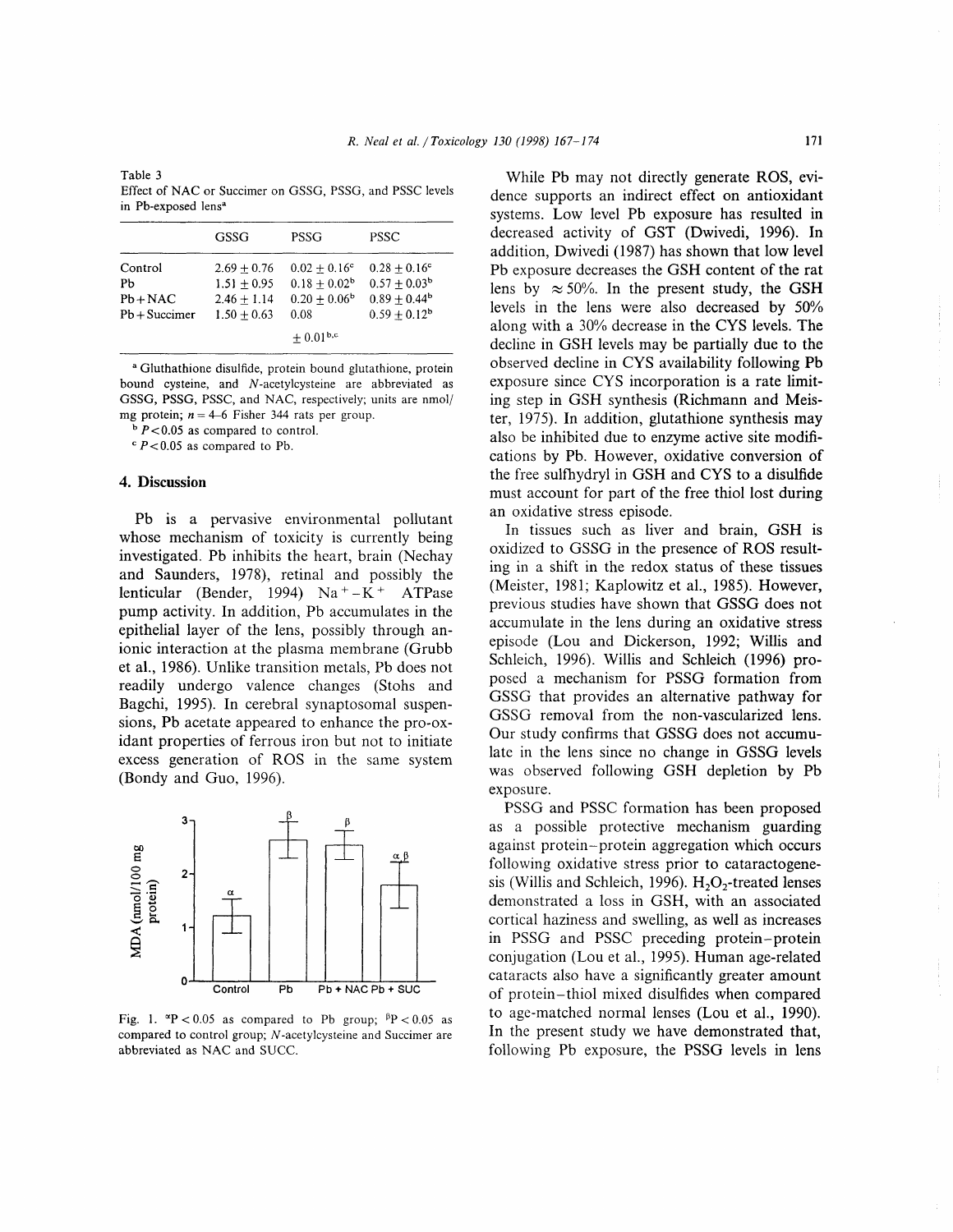were dramatically increased and the PSSC levels were doubled. This indirectly confirms Dwivedi's hypothesis that Pb exposure may induce oxidative modification of the lens proteins which leads to functional damage in the form of cataractogenesis.

Alterations in the lens reductive status are also accompanied by increased lipid peroxidation during cataract formation (Babizhayev, 1996). In the membranes, lipid hydroperoxides may induce changes in permeability, order of lipid-protein environment and cause an uncoupling of the membrane bound  $Na^+ - K^+$  AT-Pase (Bender, 1994). The peroxidative damage to the lens cell membranes and biomolecules, induced by the lack of reductive detoxification of phospholipid hydroperoxides, has been proposed as a triggering mechanism of cataractogenesis (Babizhayev et al., 1992). MDA, a well-known lipid hydroperoxide decomposition product, increased in the lens following Pb exposure with concurrent declines in GSH and CYS. This further supports the hypothesis that Pb induces oxidative stress in the lens which may eventually lead to functional damage.

NAC, a thiol-containing antioxidant, is a poor scavenger of the superoxide anion and reacts slowly with  $H_2O_2$ . However, NAC is a powerful scavenger of HOCI and the hydroxyl radical (Aruoma et a1., 1989). Thus NAC may act directly as a free radical scavenger or indirectly, following deacetylation, as a GSH precursor. In the present study, NAC administration following Pb exposure resulted in a significant increase in GSH levels in the lens. However, following NAC administration the CYS levels were intermediate between the control and Pb groups, resulting in no statistically significant changes in the CYS levels. It is possible that any additionally available CYS was rapidly converted to GSH. The PSSG, PSSC, and MDA levels were not significantly different from those in the Pb-exposed lenses. As noted previously, alterations in PSSG due to low level oxidative challenge may be reversed following oxidant removal (Lou et al., 1995). It is not surprising that NAC administration did not return these parameters to control levels since the pro-oxidant, Pb, is not completely chelated by NAC (Ercal et al., 1996a). This study demonstrated NAC's ability to return the GSH levels of Pb-exposed lenses to near control levels, further implicating oxidative stress as a possible factor in Pb toxicity.

Chelating agents are traditionally used to remove Pb from bones and soft tissues. Succimer is effective in lowering blood Pb levels in children with severe Pb poisoning  $( > 45 \text{ µg/dl}).$ Succimer also decreases the Pb burden of soft tissues such as blood, brain, and kidney (Mann and Tavers, 1991) and also removes Pb from bone (Pappas et a1., 1995). In the present study, Pb chelation resulted in a partial restoration of the lens redox status as evidenced by increases in the GSH levels and decreases in the PSSG and MDA levels. Wang et al. (1997) proposed that PSSG was a better substrate than PSSC for thioltransferase, an oxidoreductase which reduces protein-thiol mixed disulfides following elimination of oxidative stress, since PSSG was more efficiently removed than PSSC following  $H<sub>2</sub>O<sub>2</sub>$  exposure in cultured pig lenses. This possibly explains why, following Pb chelation, the PSSG levels decreased while the PSSC levels remained unchanged. We propose that chelation therapy at lower blood Pb levels  $\zeta$  < 45 µg/dl, as in this study) may have a beneficial effect upon the lens. However, following discontinuation of chelation therapy a subsequent increase in tissue and blood Pb burden associated with systemic Pb re-equilibration (Mann and Tavers, 1991) may result in a return to an oxidative imbalance in the lens.

The goal of this study was to examine the extent of oxidative stress in the rat lens following Pb exposure. We have demonstrated oxidative modification of protein sulfhydryl residues and lipids as well as confirming decreases in GSH levels following Pb administration. We have also shown that NAC or Succimer administration following Pb exposure can modify the observed decline in GSH levels of the lens. Since disturbance of the reductive status of the lens preceeds cataractogenesis, long term Pb exposure may be a risk factor for cataract development.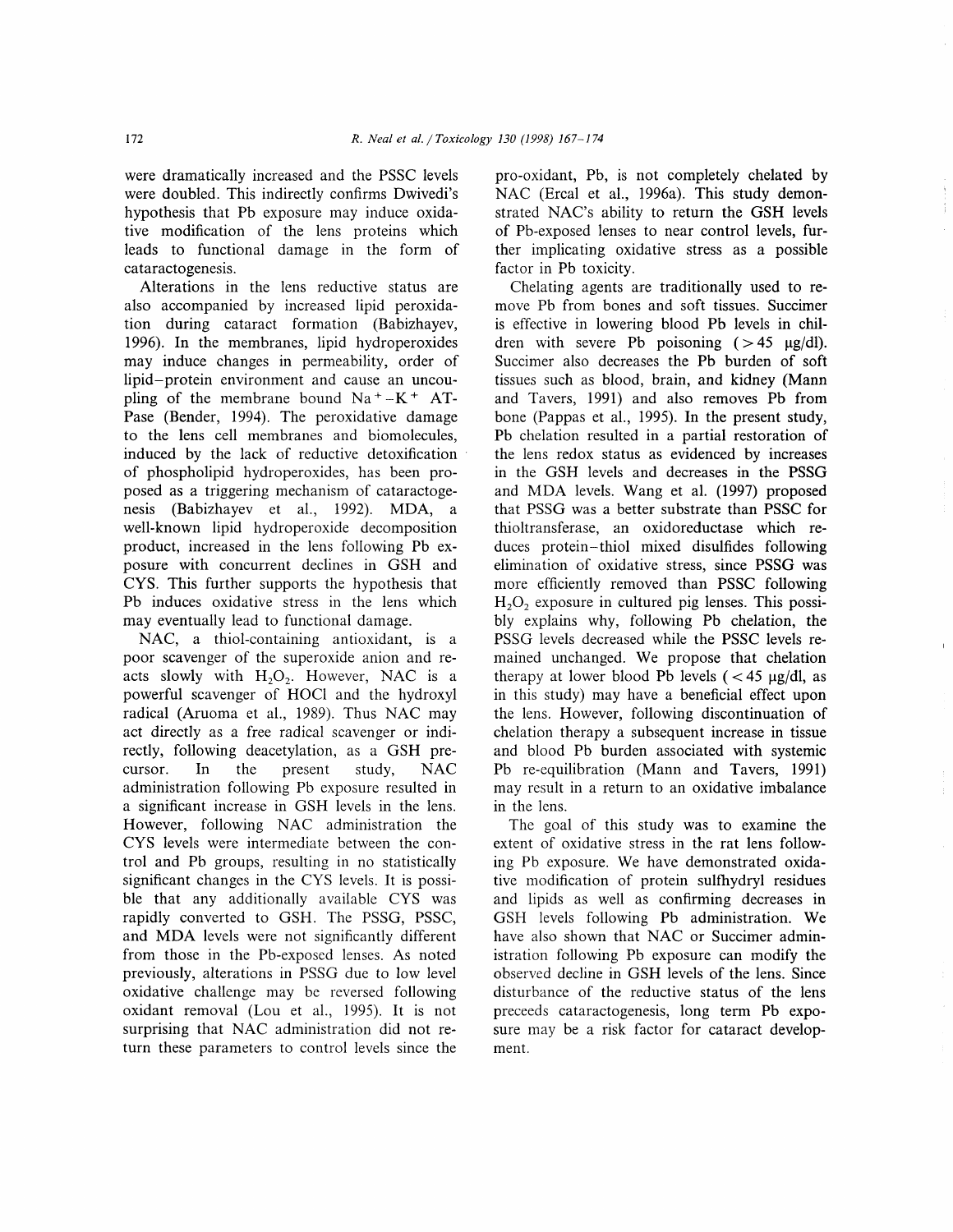#### Acknowledgements

The authors would like to sincerely thank Gary Kellogg for his technical assistance. Dr Ercal was supported by 1R15ES08016-01 from the NIEHS, NIH and the contents of this paper are solely the responsibility of the authors and do not necessarily represent the official views of the NIEHS or NIH. Hande Gurer was supported by the Turkish Scientific and Technical Research Council.

#### References

- Aruoma, O.I., Halliwell, 8., Hoey, 8.M., Butler, J., 1989. The antioxidant action of N-acetylcysteine: its reaction with hydrogen peroxide, hydroxyl radical, superoxide, and hypochlorous acid. Free Rad. Biol. Med. 6, 593-591.
- Babizhayev, M.A., 1996. Failure to withstand oxidative stress induced by phospholipid hydroperoxides as a possible cause of the lens opacities in systemic diseases and ageing. Biochim. Biophys. Acta 1315, 87-99.
- Babizhayev, M.A., Deyev, A.I., Chernikov, A.V., 1992. Peroxide-metabolizing systems of the crystalline lens. Biochim. Biophys. Acta 1138, 11-19.
- Bender, C.J., 1994. A hypothetical mechanism for toxic cataract due to oxidative damage to the lens epithelial membrane. Med. Hypotheses 43, 307-311.
- Bondy, S.C., Guo, S.X., 1996. Lead potentiates iron induced formation of reactive oxygen species. Toxicol. Lett. 87,  $109 - 112$ .
- Bradford, M.A., 1976. Rapid and sensitive method for the quantitation of microgram quantities of protein utilizing the principle of protein-dye binding. Anal. Biochem. 72, 248-2s6.
- Corcoran, G.B., Todd, 8.L., Racz, W.J., Hughes, H., Smith, C.V., Mitchell, J.R., 1985. Effects of N-acetylcysteine on the disposition and metabolism of acetaminophen in mice. J. Pharmacol. Exp. Ther. 232,857-863.
- Draper, H.H., Squires, E.J., Mahmoodi, H., Wu, J., Agarwal, S., Hadley, M.A., 1993. Comparative evaluation of thiobarbituric acid methods for the determination of malondialdehyde in biological materials. Free Rad. Biol. Med. 15,  $353 - 363$ .
- Dwivedi, R., 1987. Effects of lead exposure on the glutathione metabolism of rat lenses. J. Toxicol. Cut. Ocular Toxicol. 6. 183-191.
- Dwivedi, R., 1996. Lead exposure alters the drug metabolic activity and the homeostasis of essential metal ions in the lenticular system or the rat. Environ. Pollution. 94,61-66.
- Ercal, N., Treeratphan, P., Lutz, P., Hammond, T., Matthews, R.H., 1996. N-acetylcysteine protects Chinese hamster ovary (CHO) cells from lead induced oxidative stress. Toxicology 108, 57-64.
- Ercal, N., Treeratphan, P., Hammond, T.C., Matthews, R.H., Grannemann, N., Spitz, D., 1996. In vivo indices of oxidative stress in lead-exposed C57BL/6 mice are reduced by treatment with meso-2,3-dimercaptosuccinic acid or Nacetylcysteine. Free Rad. Biol. Med. 21, 157-161.
- Fox, D.A., Rubenstein, S.D., 1989. Age-related changes in retinal sensitivity, Rhodopsin content and rod outer segment length in hooded rats following low-level lead exposure during development. Exp. Eye Res. 48, 237-249.
- Fox, D.A., Rubenstein, S.D., Hsu, P., 1991. Developmental lead exposure inhibits adult rat retinal, but not kidney, Na\* -K\* ATPase. Toxicol. Appl. Pharmacol. 109, 482- 493.
- Fox, D.A., Katz, C.M., 1992. Developmental lead exposure selectively alters the scotopic ERG component of dark and light adaptation and increases rod calcium content. Vision Res. 32, 249 -255.
- Geller, D.M., Bhuyan, D.K., Lou, M.F., Camras, C.B., Bhuyan, K.C., 1990. Enhanced oxidation of sulfhydryl groups and peroxidation of lipids in the nuclear fraction of the human cataract. Invest. Ophthalmol. Vis. Sci. 31, 351.
- Grubb, 8.R., Driscoll, S.M., Bentley, P.J., 1986. Exchanges of lead in vitro by the rabbit crystalline lens. Exp. Eye Res. 43, 259-266.
- Halliwell, B., Gutteridge, J.M.C., 1990. Free radicals and catalytic metal ions in human disease: an overview. Meth. Enzyrnol. 186, l-85.
- Kaplowitz, N., Aw, T.Y., Ookhtens, M., 1985. The regulation of hepatic glutathione. Ann. Rev. Pharmacol. Toxicol. 25,  $715 - 744.$
- Lou, M.F., Dickerson, J.E. Jr, Garadi, R., 1990. The role of protein-thiol mixed disulfides in cataractogenesis. Exp. Eye Res. 50, 819-826.
- Lou, M.F., Dickerson, J.E. Jr, 1992. Protein-thiol mixed disulfides in human lens. Exp. Eye Res. 55, 889-896.
- Lou, M.F., Xu, G.T., Cui, X.L., 1995. Further studies on the dynamic changes of glutathione and protein-thiol mixed disulfides in  $H_2O_2$  induced cataract in rat lenses: distributions and effect of aging. Curr. Eye Res. 14, 951-958.
- Mann, K.V., Tavers, J.D., 1991. Succimer, an oral lead chelator. Clin. Pharm. 10,914-922.
- Meister, A., 1981. On the cycles of glutathione metabolism and transport. Curr. Top. Cell. Regul. 18, 21-59.
- Nechay, 8.R., Saunders, J.P., 1978. Inhibitory characteristics of cadmium, lead, and mercury in human sodium and potassium dependent adenosine triphosphatase preparations. J. Environ. Pathol. Toxicol. 2,283-290.
- Pappas, J.8., Ahlquist, J.T., Allen, E.M., Banner, W. Jr, 1995. Oral dimercaptosuccinic acid and ongoing exposure to lead: effects on heme synthesis and lead distribution in a rat model. Toxicol. App. Pharmacol. 133, l2l-129.
- Peters, B., Stoltenberg, G., Hummerl, M., Herbst, H., Altmann, L., Wiegand, H., 1994. Effects of chronic low level lead exposure on the expression of GFAP and vimentin mRNA in the rat brain hippocampus analyzed by in situ hydridization. Neurotoxicology 15, 685-693.